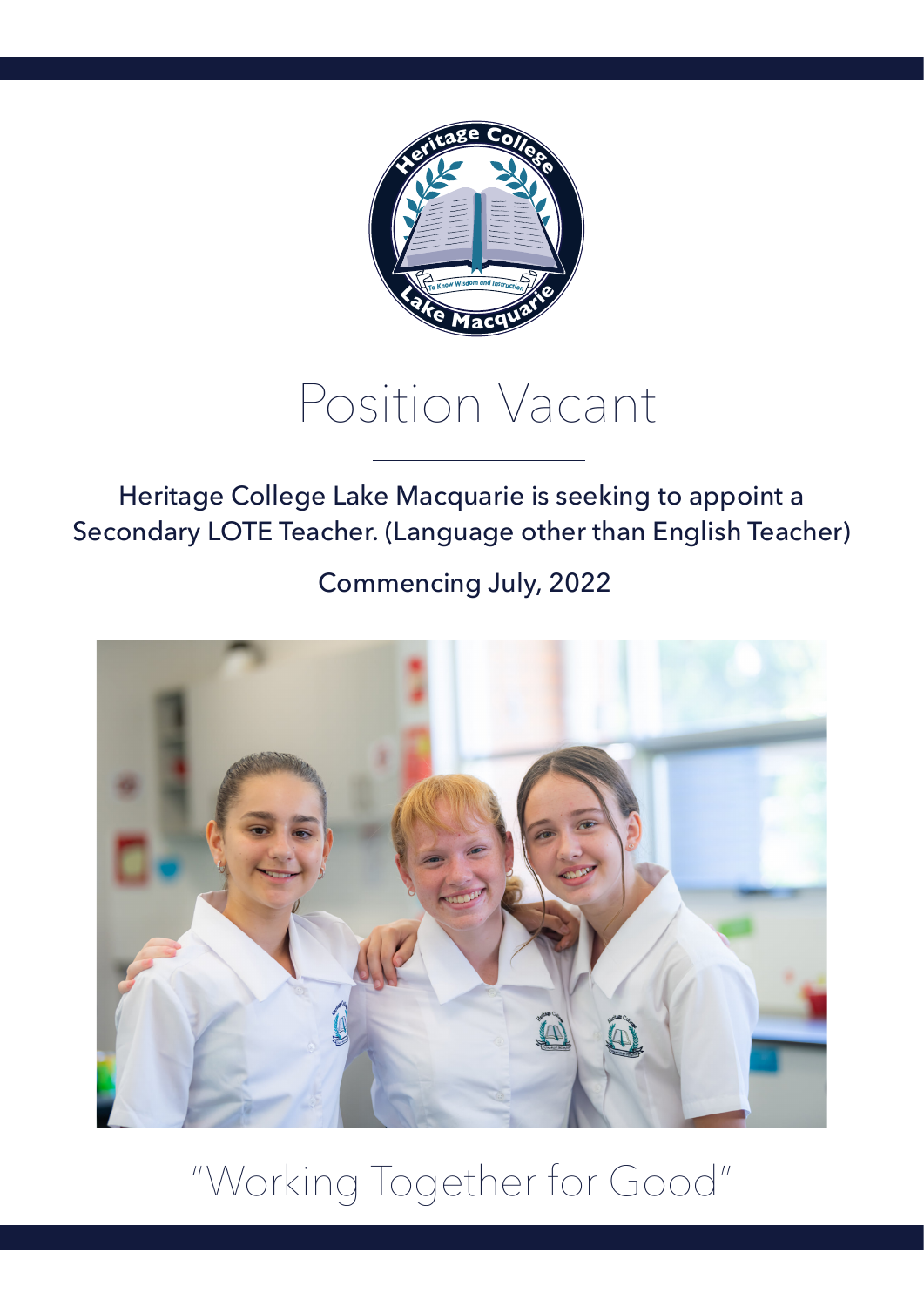# **Casual Teacher of Secondary**

Commencing July 2022

Heritage College is an innovative and creative teaching and learning environment. HCLM is a K – 12 Christadelphian school committed to preparing every child to meet the challenges of a changing world with courage and confidence. This is achieved through a program of holistic education focused on developing the Spiritual, Physical, Intellectual and Emotional dimensions that characterise a balanced and purpose-driven life.

**Position:** Casual Teacher one day per week.

## **KEY PERSONAL QUALITIES:**

- Calm and amiable personality;
- Ability to liaise pleasantly with parents, staff, students and visitors;
- Must retain confidentiality;
- Ability to work autonomously, meet deadlines, prioritise and work as part of a team;
- A sense of humour is a useful asset;
- Self-directed and highly motivated.

#### **ESSENTIAL SELECTION CRITERIA:**

- Demonstrate the ability to teach LOTE in a Secondary setting.
- Demonstrated ability to support student success with a strong emphasis on promoting student wellbeing and Christadelphian values;
- Experience in the implementation of effective classroom practice underpinned by 21st Century pedagogy; and preferred experience in Explicit Instruction and Instructional Coaching.
- Demonstrated ability to embed quality data-driven assessment practices into the teaching and learning cycle to inform teaching, provide feedback to students and promote high expectations;
- Proven ability to integrate ICT into contemporary learning programs.
- Capacity to develop creative and positive classroom learning environments with a thorough understanding of effective behavioural management strategies to enhance student wellbeing and student learning outcomes;
- Demonstrated ability to actively engage in collaborative teams to build collegial partnerships across the school;
- Excellent communication and interpersonal skills, with a focus on parental engagement to strengthen partnerships with the wider community;
- Ability and willingness to contribute to whole school and extracurricular activities, including Sport and Drama, in order to promote a positive culture within the school.